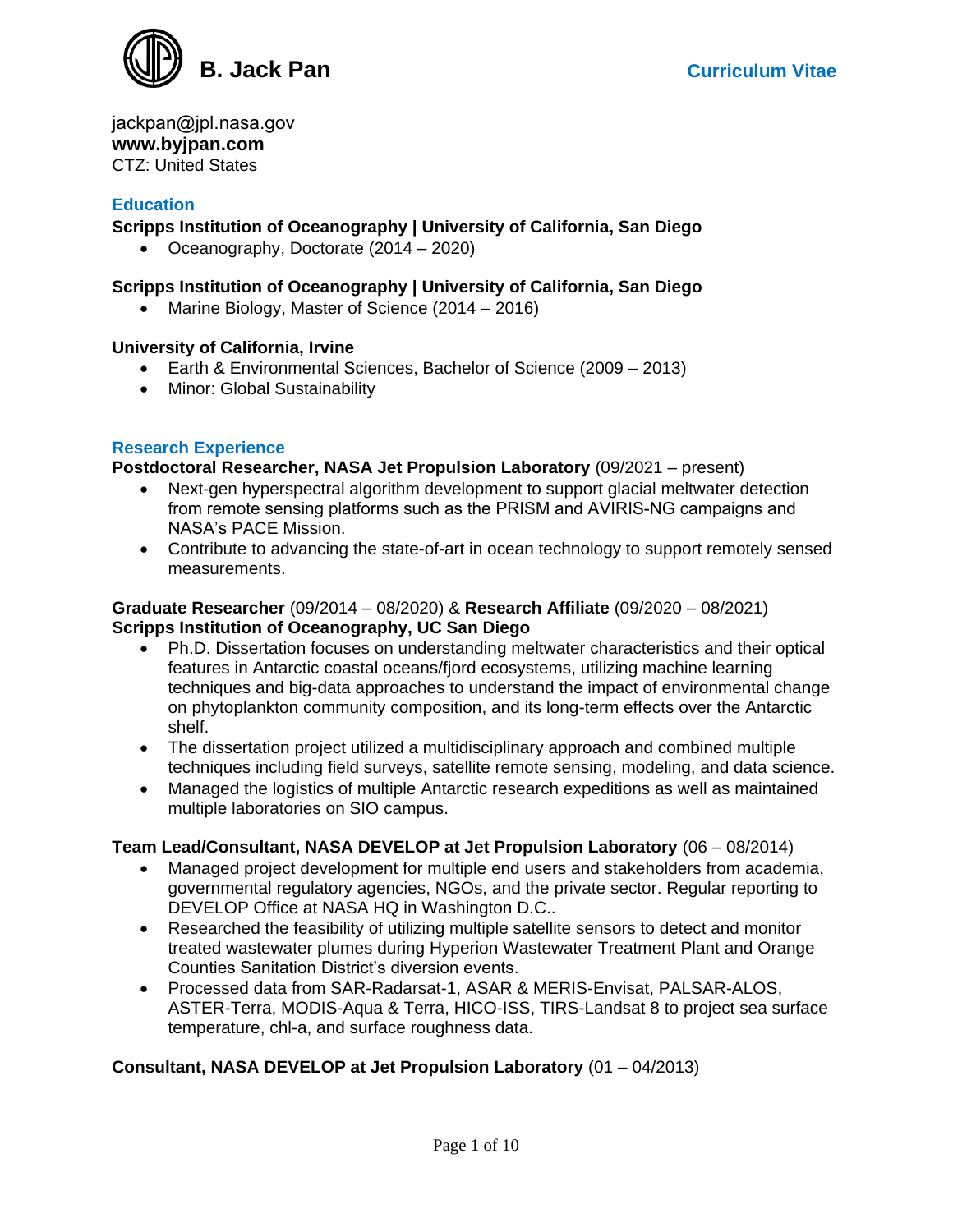

- Researched the feasibility of utilizing Synthetic Aperture Radar (SAR) to identify and locate *Sargassum* in the Gulf of Mexico and Atlantic Ocean to better understand and help Bluefin Tuna conservation efforts.
- Processed and Analyzed Advanced Synthetic Aperture Radar (ASAR) imagery from Envisat and ocean color data from MODIS-Aqua and MERIS.

## **Lab Assistant, Moore's Group, UCI Dept. of Earth System Science** (02/2012 – 08/2014)

- Processed and analyzed data retrieved from Aqua MODIS and ETOPO bathymetry to monitor the Austral summer phytoplankton bloom between 2002 and 2013 in the vicinity of the Kerguelen plateau.
- Modified IDL plotting routines for analyzing model output and remote sensing data; users can define any region of interest in the world's ocean, in both 3-degree and 1-degree model grids. Developed model studies for remote sensing projects.

## **Research Assistant, Rignot's Group, UCI Dept. of Earth System Science** (04 -- 08/2013)

- Compiled and analyzed remote sensing data from MODIS to aid the preparation of the research group's Greenland expedition.
- Monitored sea ice conditions in the expedition's path to assist the effort in guiding vessel onboard operations.
- Established a fast delivery system for delivering near-real-time data to the research team in the field.

### **Undergraduate Researcher, Pataki Lab, UCI Dept. of Earth System Science** (09/2009 – 01/2012)

"The influence of N source and fertilizer application on growth of a tropical pitcher plant *Nepenthes sanguinea*" (2011)

- Used nitrogen stable isotope analysis to investigate the nitrogen cycle of carnivorous plants and their physiological response to nutrient addition.
- Responsibilities included writing funding proposals, collecting plant samples in the research greenhouse.

"The linkage between native habitat and plant water use in *Acacia* species" (2009)

• Used carbon stable isotope analysis to investigate water use habit of various *Acacia* species in the LA arboretum.

#### **Undergraduate Researcher, Green IT Lab, California Institute for Telecommunications and Information Technology/UCI School of Information & Computer Science** (09/2011 – 03/2013)

The Plant Guild Composer/Food Forest Project

- A multidisciplinary project that attempted to create a functional ecosystem of urban food forest by integrating information technology, remote sensing, and ecology.
- Calibrated programmers' work on ecological concepts and assisted conceptual artist with UI design concepts.
- Contributed cartography on local ecosystems; created maps of local environmental variables to aid site analysis.

The Causality Project

- The collaborative project aimed to provide a participatory environment where users could identify environmental issues and attach causal links to these issues.
- Populated project database, and assisted programmers to incorporate earth and environmental science concepts.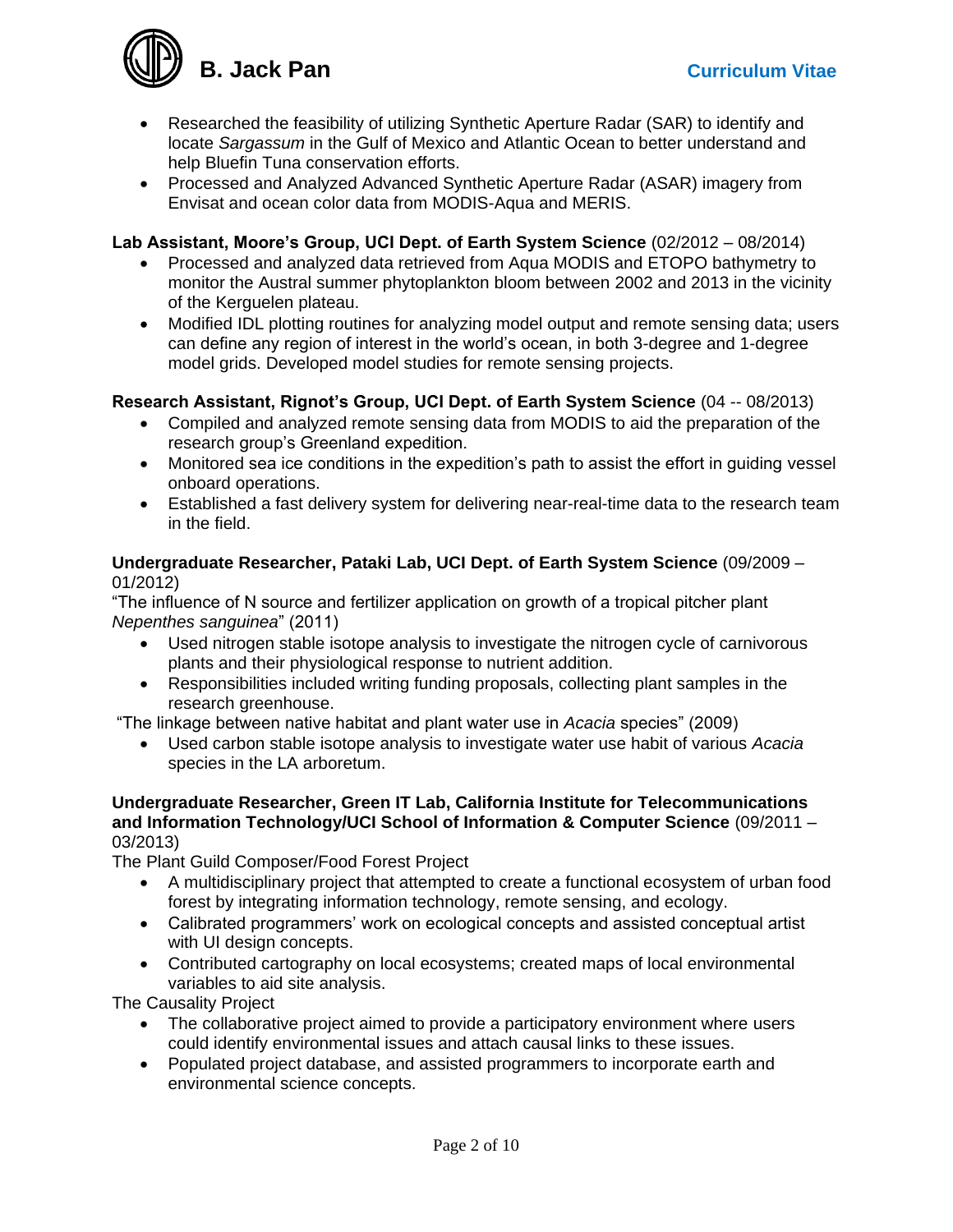

**Research Volunteer, Bryant's Lab, UCI Dept. of Developmental & Cell Biology** (06 -- 12/2013)

- Provided assistance to conducting microscopy on local plankton species.
- Part of an effort to compile a natural history inventory of Orange County, California.

### **Teaching Experience**

**Teaching Assistant, Scripps Institution of Oceanography, UCSD** (2015, 2016, 2019, 2020) SIO3: Life in the Oceans (Prof. Octavi Aburto), SIO134: Introduction to Biological Oceanography (Prof. Mike Landry)

- Assisted the instructors during lecture and record-keeping duties.
- Graded homework and exams.
- Led course's weekly or bi-weekly discussions and review sessions.

#### **Teaching Assistant, UCI COSMOS Program** (Summer 2010, 2011, 2012, 2013)

- Assisted the instructors during lecture and field work.
- Assisted students to conduct marine life inventory, plankton tow/identification, and field survey.
- Taught students basic concepts in marine biology and ecology.
- Prepared experiment materials for the students' research projects.

#### **Course Instructor, University Study 7: Environmental Crisis Studies** (01/2010 – 06/2013)

- Designed and developed the lesson plan and assembled lecture/discussion material.
- Responsibility included teaching the weekly seminar, engaging students, and grading students' work.
- The class was offered to all UCI students for official elective units.

#### **Teaching Assistant, Earth System Science 138: Remote Sensing** (01 – 06/2013)

- Assisted students to better understand various remote sensing techniques and their implications.
- Assisted students during lab sessions to learn various remote sensing software and work with databases to prepare for their final projects.

#### **Lesson Planning Consultant, Ardent Academy** (01 – 08/2014)

- Designed and developed lesson plans on experimental physics research programs for middle school students.
- Reported to the academy director on development progress, and assisted with the program's future directions.

### **Entrepreneurial Experience**

#### **Founder & Chief Executive Officer, Ocean Motion Technologies, Inc.** (2016 -- present)

- Formed the technical and business teams, board of directors, and advisory council.
- Responsible for system requirement assessment and managing business operations.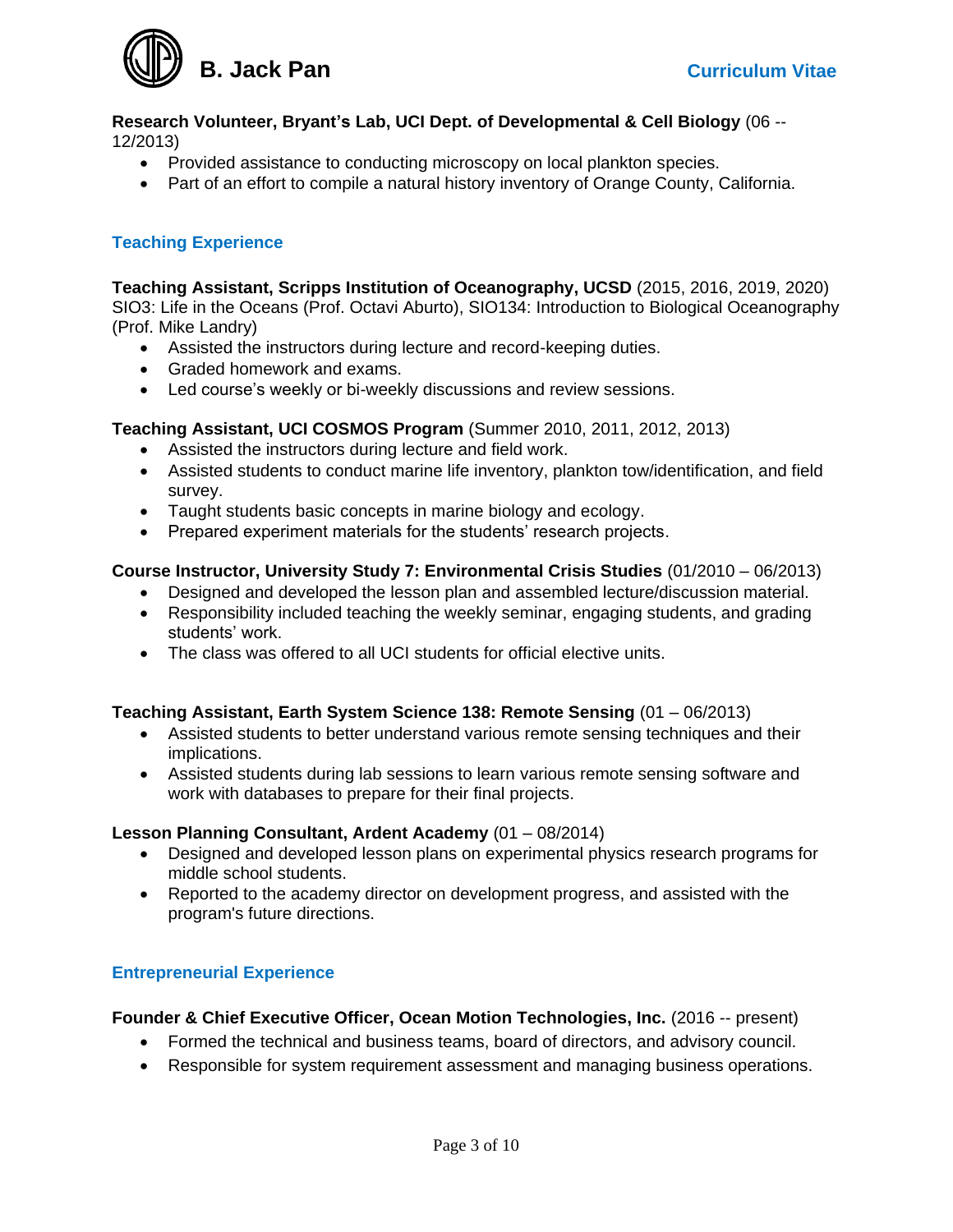

• Led the core team on grant proposals and represented the company at business events & competitions.

## **Founder, Ecojar Lab** (2008 – 2014)

• Produced and sold fully self-contained terrariums as ecological art and science education tools.

### **Co-Producer, Countdown UCI** at KUCI Radio Station (2011)

- Countdown UCI is a radio show dedicated to insightful news, discussions and guests from the University of California, Irvine.
- Assisted with producing the show's content, learned to use multiple audio/visual equipment, produced supplementary podcasts
- Utilized targeted advertisement on various social media and assessed community opinions through engagement analytics.

## **Publications**

- **Pan, B.J.** (2020) "The Impact of Seasonal Environmental Variables on Phytoplankton Ecology at the Antarctic Ice-Ocean Boundary: *Studies through Field Work, Numerical Models, Data Science and Machine Learning*. Doctorate Dissertation. Scripps Institution of Oceanography, University of California, San Diego.
- Mascioni, M., Almandoz, G.O., Ekern, L., **Pan, B.J.** and Vernet, M. (2021). Microplanktonic diatom assemblages dominated the primary production but not the biomass in an Antarctic fjord. Journal of Marine Systems, p.103624.
- **Pan, B.J.**, Vernet, M., Barton, A.D., and Orona, A.J. (2020) "Environmental Drivers Modulate Phytoplankton Community Seasonal Succession in the Western Antarctic Peninsula". *In Prep*.
- Forsch, K., **Pan, B.J.** , Reynolds, R.A., Koestner, D., Barbeau, K., and Stramski, D. (2020) "The Optical and Chemical Properties of Antarctic Glacial Meltwater". *In Prep*.
- **Pan, B.J.**, Vernet, M, Forsch, K., Manck, L., and Barbeau, K. (2020) "Nutrient Ratio and Phytoplankton Uptake Rate in nearshore Antarctic Waters." *In Prep*.
- Mascioni, M., Almandoz, G.O., Ekern, L., Pan, B.J, Vernet, M. (2020) "Microplanktonic diatom assemblages dominated the primary production in an Antarctic fjord." Journal of Marine Systems. *Submitted.*
- **Pan, B.**, and Moore, J.K. (2020) "Analysis of the Variations in Chlorophyll Concentration in the Vicinity of the Kerguelen Plateau." In Prep.
- **Pan, B.J.**, Vernet, M., Manck, L., Forsch, K., Ekern, L., Mascioni, M., Barbeau, K, Almandoz, G., and Orona, A.J. (2020) "Environmental Drivers of Phytoplankton Taxonomic Composition in an Antarctic Fjord." *Progress in Oceanography* 183: 102295. https://doi.org/10.1016/j.pocean.2020.102295.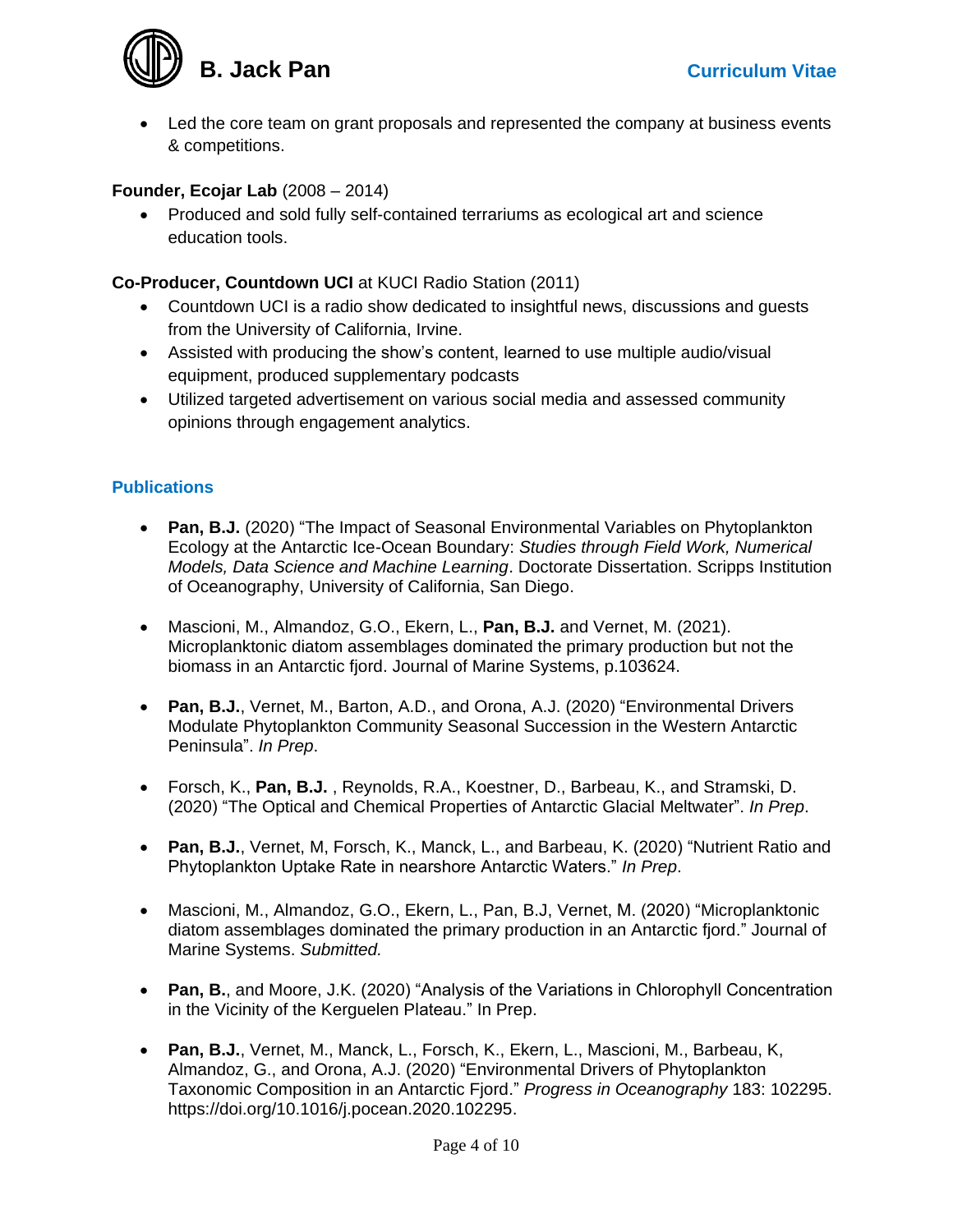

- **Pan, B.J.**, Vernet, M., Reynolds, R.A., and Mitchell, B.G. (2019) "The optical and biological properties of glacial meltwater in an Antarctic fjord." *PLoS ONE* 14(2): e0211107. https://doi.org/10.1371/journal.pone.0211107.
- Gierach, M., Holt, B., Trinh R., **Pan, B.**, and Rains, C. (2016) "Satellite Detection of Wastewater Diversion Plumes in Southern California." *Estuarine, Coastal and Shelf Science* 186:171-82. https://doi.org/10.1016/j.ecss.2016.10.012.

## **Conference Proceedings**

- **Pan, B.J.** (2020) "Glacial Discharge and its Impact on Phytoplankton Community Composition in a Western Antarctic Fjord and Continental Shelf." SCAR 2020 Online. Poster.
- Vernet M., **Pan B.J.**, Forsch K., Manck L., Barbeau K. (2020). "The nitrate-to-dissolvediron ratio in West Antarctica coastal waters." SCAR 2020 Online. Talk.
- Mascioni, M., Almandoz G., Ekern L., **Pan B.J.**, and Vernet M. (2020). "Phytoplankton assemblages in an Antarctic fjord: composition, diversity and productivity." SCAR 2020 Online. Talk.
- **Pan, B.J.**, Vernet, M., Manck, L., Forsch, K., Ekern, L., Mascioni, M., Barbeau, K., Almandoz, G.O., and Orona, A.J. (2020) "Glacial Discharge and its Impact on Phytoplankton Taxonomic Composition in an Antarctic Fjord." AGU/ASLO Ocean Sciences Meeting, 2020. Talk.
- Vernet, M., Kozlowski, W.A., **Pan, B.J.**, Cusick, A., Mascioni, M., Garibotti, I.A. (2020) "Variability in Diatom Abundance and Diversity Determined by Sea Ice Dynamics." AGU/ASLO Ocean Sciences Meeting, 2020. Poster.
- Weiss, E., Vernet, M., Cape, M.R., **Pan, B.J.**, Mitchell B.G. (2020) "The Distribution of Mycosporine-like Amino Acids in Phytoplankton Across a Southern Ocean Transect." AGU/ASLO Ocean Sciences Meeting, 2020. Poster.
- **Pan, B.J.**, Vernet, M. (2018) "Small Phytoplankton Dominate Community Size Structure in an Antarctic Fjord." SCAR, Polar 2018. Poster.
- **Pan, B.J.**, Vernet, M., and Barton A.B. (2018) "Coastal Phytoplankton Community in an Antarctic Fjord System." UCSD FISP Symposium 2018. Poster.
- **Pan, B.J.**, Vernet, M. (2018) "The Optical Characteristics and Spatial Distribution of Meltwater in an Antarctic fjord, Andvord Bay." AGU/ASLO Ocean Sciences Meeting, 2018. Poster.
- Forsch, K., Manck, L., Ekern, L., **Pan, B.J.**, Vernet, M., Barbeau, M. (2018) "Links Between Sources of Iron and Organic Iron-binding Ligands to the Supply of Cryospheric Iron to Coastal West Antarctic Peninsula." AGU/ASLO Ocean Sciences Meeting, 2018. Poster.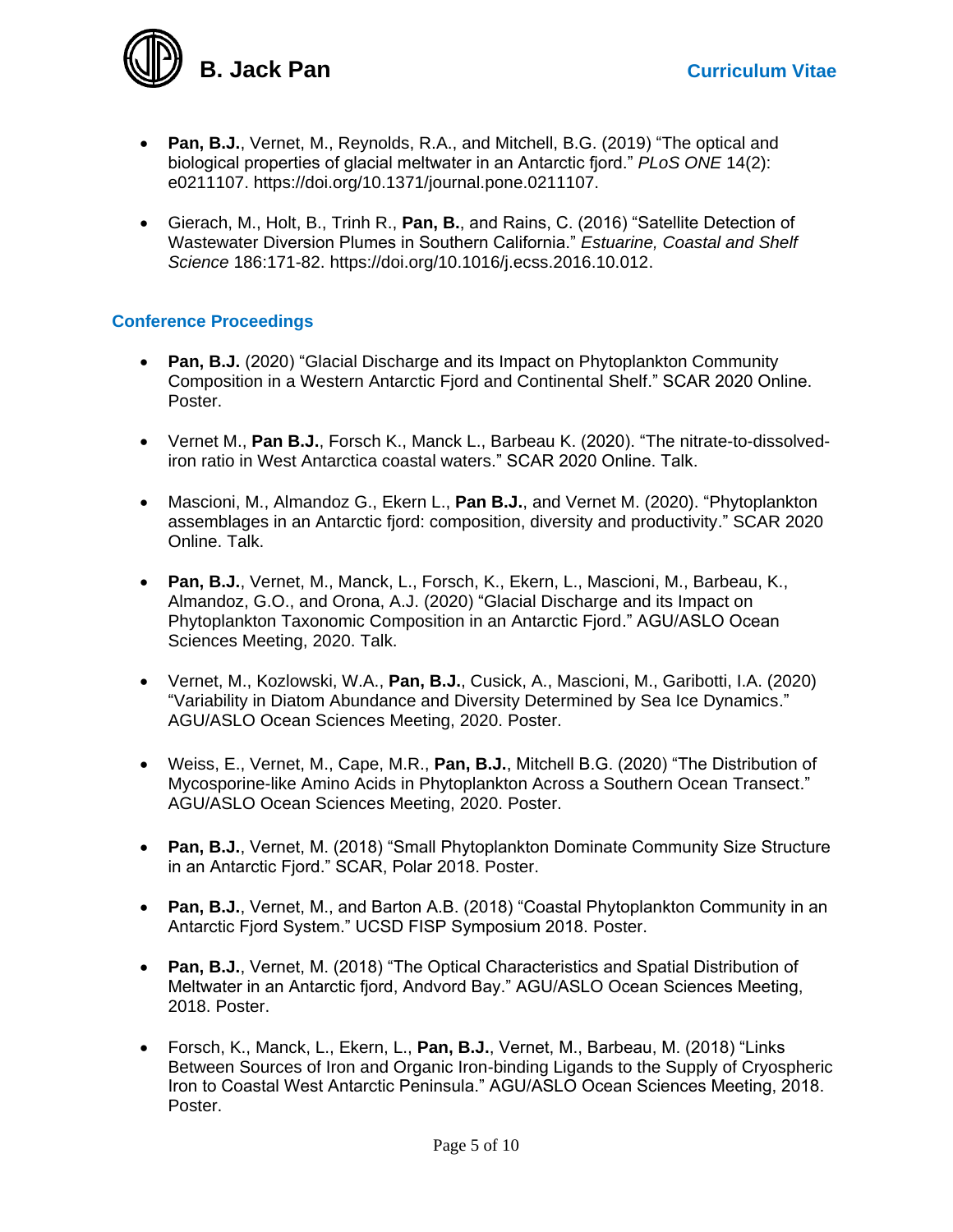**B. Jack Pan Curriculum Vitae** 

- Ekern, L., Vernet, M., **Pan, B.J.**, Cape, M. (2018) "Assessing seasonal primary production via macronutrient deficits in a high latitude fjord system." AGU/ASLO Ocean Sciences Meeting, 2018. Poster.
- **Pan, B.J.**, Vernet, M., Reynolds, R. (2017) "The Optical Characteristics of Meltwater in an Antarctic Fjord, Andvord Bay." Gordon Search Conference/Seminar on Polar Marine Biology. Poster.
- **Pan, B.**, Rains, C., and Trinh, R. (2014) "Remote Sensing Detection of Wastewater Plumes to Assess Public Water Quality in Los Angeles and Orange Counties." Highlight Presentation. NASA Headquarter DEVELOP Program Showcase. Talk.
- **Pan, B.**, and Moore, J.K. (2014) "Analysis of the Variations in Phytoplankton Blooms in the Vicinity of Kerguelen Plateau." AGU Ocean Sciences Meeting. Talk.
- Norton, J., Nayebaziz, S., Burke, B., **Pan, B.**, and Tomlinson B. (2014) "Plant Guild Composer: An Interactive Online System to Support Back Yard Food Production." CHI Conference. Talk.
- **Pan, B.**, and D. Pataki (2011) "*The influence of N source and fertilizer application on growth of a tropical pitcher plant, Nepenthes sanguinea*." UROP Symposium. Talk.
- **Pan, B.**, C. Goedhart, and D. Pataki (2010) "*The linkage between native habitat and plant water use in acacia species*." UROP Symposium. Talk.

### **Non-Refereed Publications**

- Traverso, M. Boarman, R., and **Pan, B.** (2013) "Synthetic Aperture Radar Data Decision Support for Atlantic Bluefin Tuna Population Assessment and Management in the Gulf of Mexico." NASA DEVELOP Technical Report (internal).
- Pan, B., Miu, J. (2013) "Utilizing Ocean Iron Fertilization as a Climate Change Intervention Method: Science, Feasibility, and Economics." UCI Dept. of Earth System Science.
- Pan, B. (2013) "An Assessment of Artificial Ocean Iron Fertilization as a Climate Emergency Response and Intervention Program." UCI Dept. of Earth System Science.
- Pan, B. (2012) "The Effect of Iron Fertilization on Marine Primary Productivity: Cause of Global Temperature Change." UCI Dept. of Earth System Science.

# **Trainings**

- Department of Energy, Energy I-Corps (2020)
- Larta Institute, Commercialization Assistance Program (CAP as part of DOE SBIR 2020)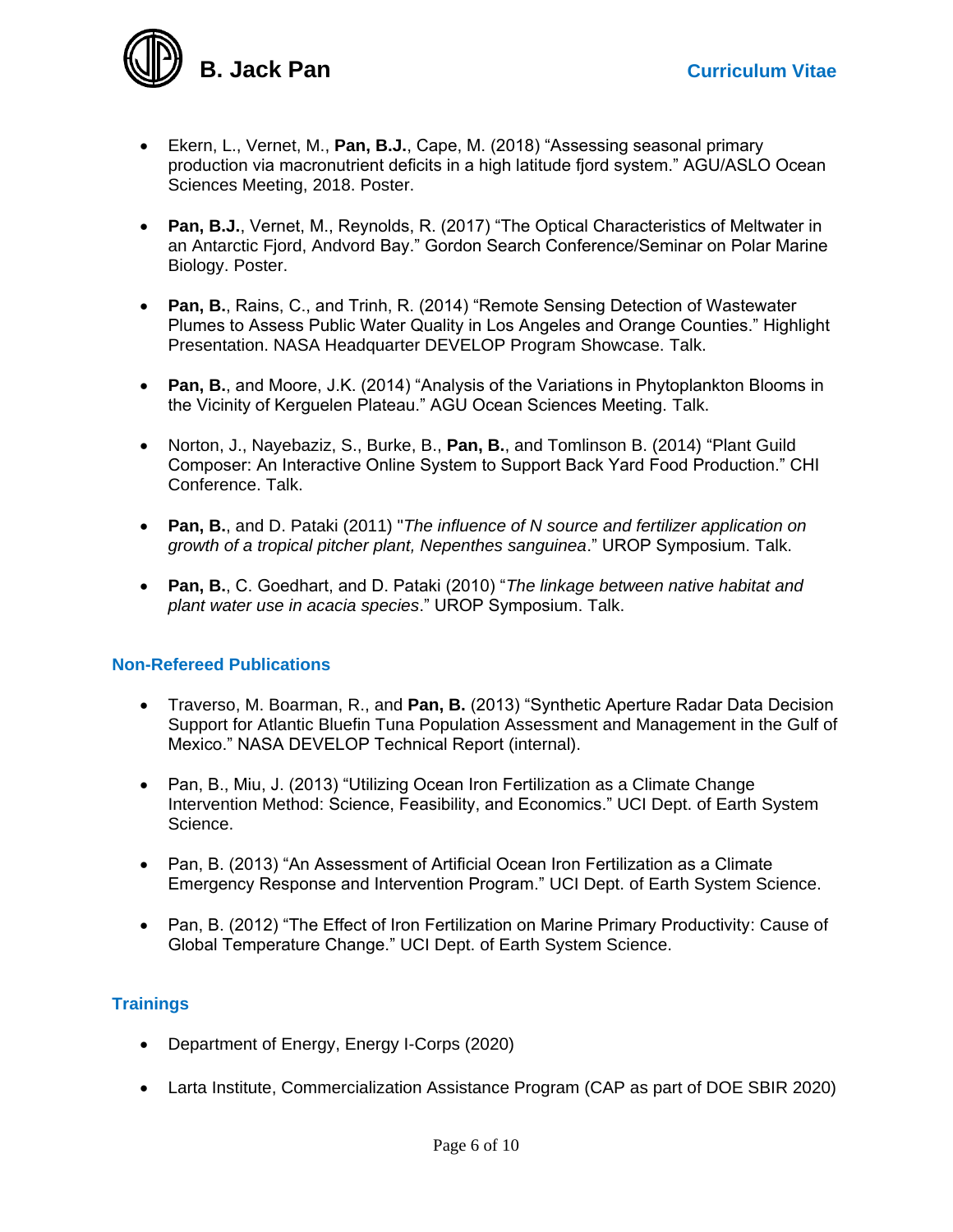**B. Jack Pan Curriculum Vitae** 

- Clean Tech Open Accelerator (2020)
- VentureWell Program (2020)
- UCSD Rady School of Management, Micro-MBA Certificate (2017)
- Cornell University, **Satellite Remote Sensing** Training Program. Instructor: Bruce Monger (2016).
- NASA & University of Maine, **Calibration & Validation for Ocean Color Remote Sensing** ("the ocean optics summer course"); instructors (alphabetical): Emmanuel Boss (coordinator), Ivona Cetinic, Curt Mobley, Mary Jane Perry, Collin Roesler, Ken Voss, Jeremy Werdell. (Summer, 2015).

# **Research Deployments**

- NSF RAPID Field Campaign (**to Eastern Antarctic Peninsula/Weddell Sea**) in collaboration with the Korea Polar Research Institute (KOPRI) on IBRV ARAON (03 – 05/2018)
- NSF FjordEco Field Campaign, Season 2 (**to Western Antarctic Peninsula**) on RVIB Palmer (03 – 05/2016)
- NSF FjordEco Field Campaign, Season 1 (**to Western Antarctic Peninsula**) on R/V Gould (11/2015 – 01/2016)
- SIO/UCSD Deep Sea Biology Cruise (**to Southern California Bight**) on R/V Sprout (Nov. 2015)
- NASA/UMaine Field Work Cruise, Optics & Satellite Ocean Color Validation (**to Maine Coastal Ocean**) on R/V Ira C. (Summer 2015)
- SIO/UCSD Biological Oceanography Cruise (**to Southern California Bight**) on R/V Sprout (Oct. 2014)

### **Outreach & Presentations**

- Guest Speaker, "Small-Scale Ocean Energy & Big-Data Paradigm for Bluetech." Department of Energy, Marine Energy Collegiate Competition (2021).
- Speaker, "Collaboration with Ocean Motion Technologies." Norway Aquaculture B2B Program. U.S. Commercial Service, Department of Commerce (2021).
- Speaker/Panelist, "Big-data & Small-Scale MHK." Session: Marine Hydrokinetic. BlueTech Week by TMA Bluetech (2020).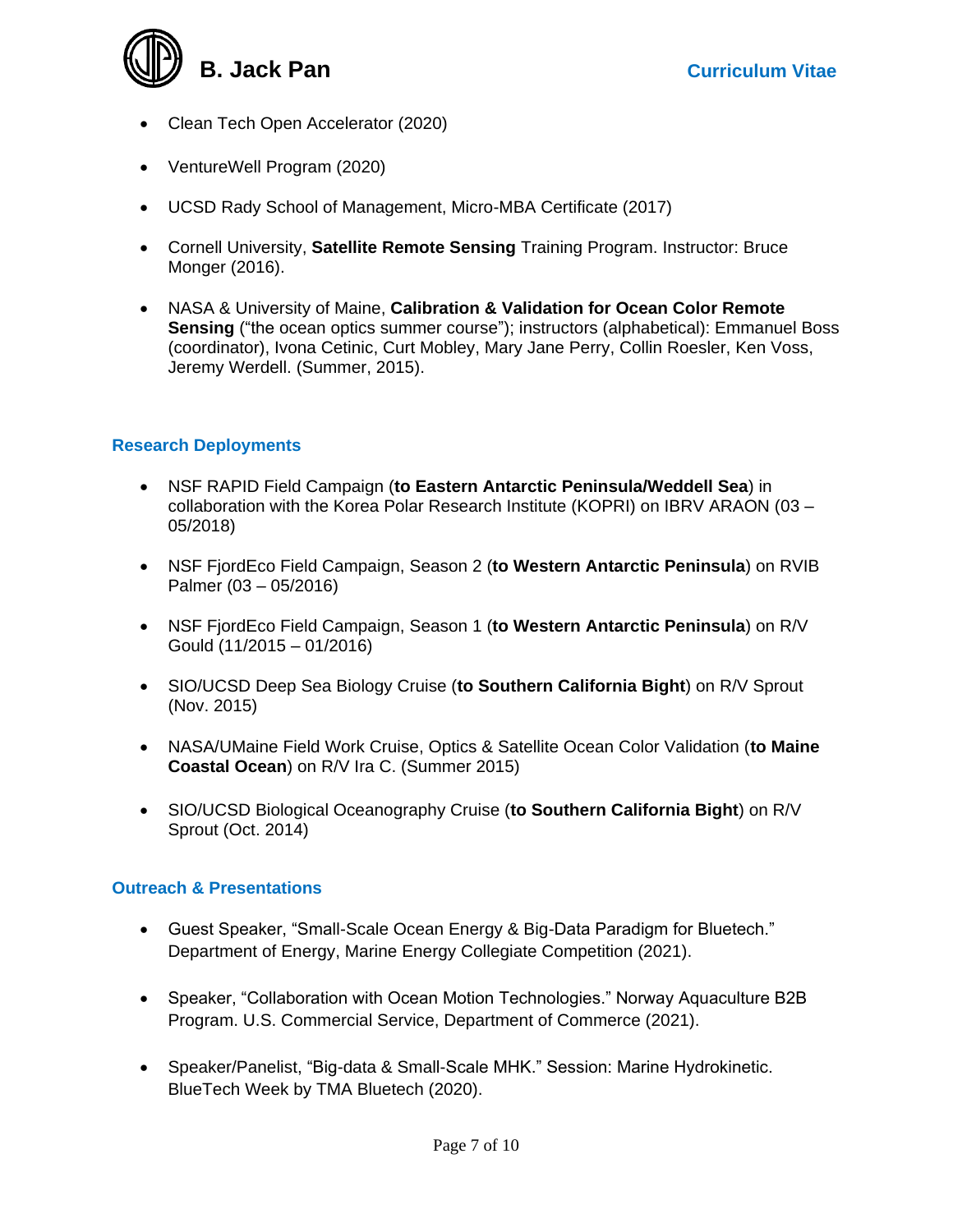**B. Jack Pan Curriculum Vitae** 

- Speaker/Panelist, "Big-data & Small-Scale Ocean Energy." Session: Offshore Ecosystem for Small-Medium Enterprises by TMA Bluetech (2020).
- Speaker/Panelist, "Introduction to Ocean Motion Technologies." Session: Enabling Technologies for Sustainable Energy. BlueTech Week by TMA Bluetech (2019).
- Speaker, "Instrumentation Application in the Polar Regions." Marine Technology Society Evening Lecture Series (2019).
- Speaker, Scripps Polar Center Inaugural All-Hands Seminar. "A Multidisciplinary Approach to Polar Ecosystems in a Changing Environment: An Overview" (2019).
- Participate, United Nations' COP 25 Conference (2019).
- Speaker/Panelist, "Blue Carbon or Marine Ecosystem Regeneration?" United Nations' COP 24 Conference (2018).
- @FjordPhyto on FjordEco research expedition, social media outreach (2015 & 2016)
- Scripps Open House, Polar research exhibit booth (2016)

### **Services**

- Board of Directors, the Maritime Alliance (TMA BlueTech) (2021 present)
- Board, Marine Technology Society (MTS) (2017 present)
- Journal Reviewer: Deep Sea Research Part II
- Steering Committee, SIO Sandbox (formerly "H-Lab Makerspace") (2019)
- Mentor, Peer Mentor Program, SIO, UCSD (2017)
- Student Search Committee for Polar Science Faculty Candidate, SIO UCSD (2016)
- Coordinator, Biological Oceanography/Ecology Weekly Seminar Series (2015-2016)

### **Awards/Honors**

- DOD Antarctica Service Medal (2016)
- DOE SBIR Phase II, P.I. (2021)
- DOE SBIR Phase I, P.I. (2020)
- DOE/POET TEAMER RFTS 2 (2021)
- DOE/POET TEAMER RFTS 1 (2020)
- Clean Tech Open, National Finalist (2020)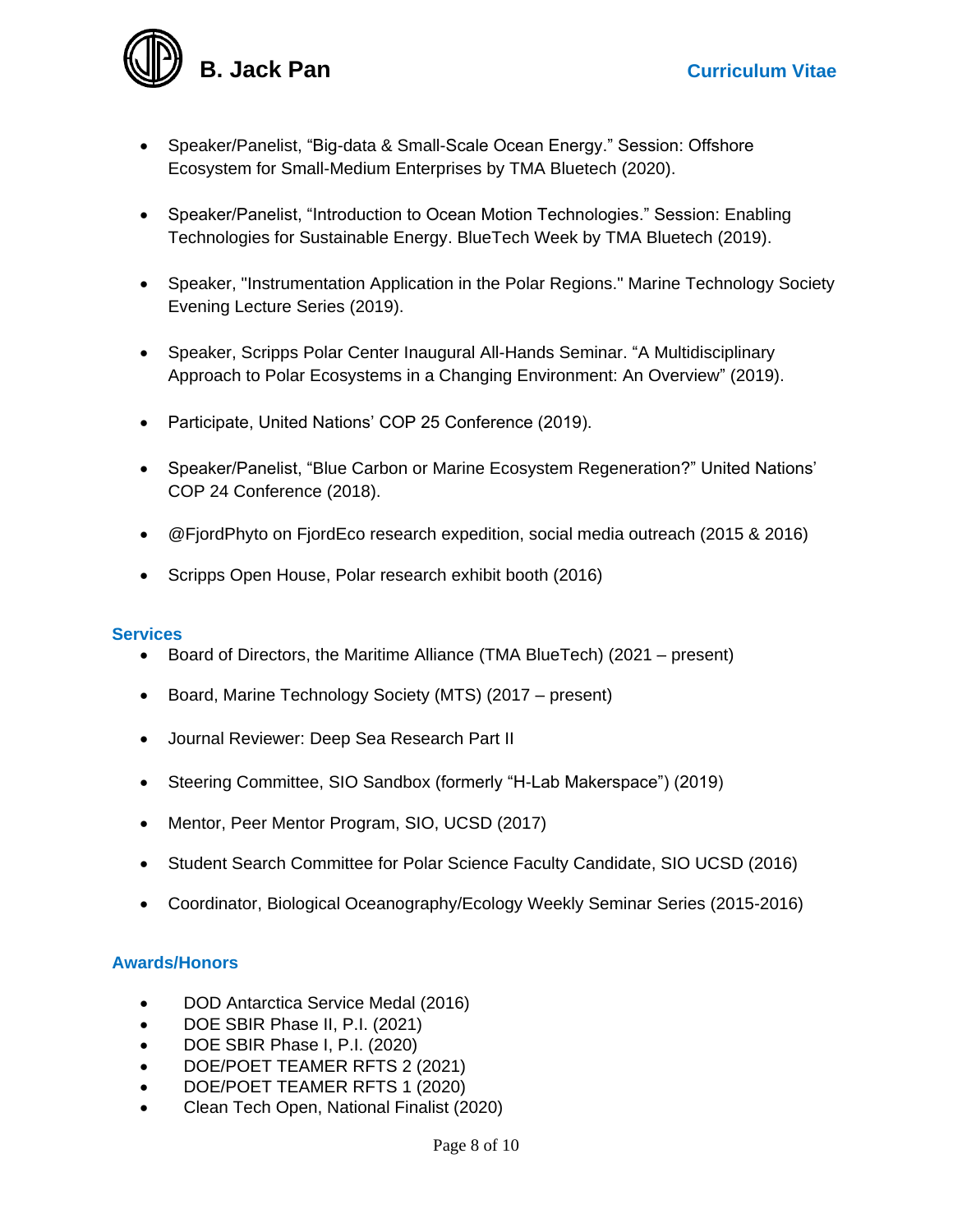

- CalSEED Award (2018)
- Herrider Family Fellowship (2019)
- UCSD Frontier of Innovation Scholarship Program (2017)
- Robert H. Kieckhefer Endowed Coastal Studies Fund (2017)
- The Casner Family Foundation Fellowship (2014 2015)
- Robert L. Cody Memorial Fellowship (2014 2015)
- Henry L. and Grace Doherty Fellowship (2014 2015)
- Alan and Nora Jafffe Fellowship (2014 2015)
- Krinsk Research Advancement Initiative (KRAI) (2014 2015)
- COSMOS College Access Scholarship (2009 2011)
- UCI UROP Research Fellowship (2011)
- UCI UROP Research Grant (2010)
- UCI SURP Research Fellowship (2010)
- California Nobel Laureate Dinner, UC Irvine COSMOS Rep. (2010)
- California Nobel Laureate Dinner, Presenter/COSMOS Alumni Rep. (2008)
- Dean's Honor's List, University of California, Irvine

## **Affiliations**

- The Maritime Alliance (TMA BlueTech), Member (2017 present)
	- $\circ$  Board of Directors (2021 present)
	- o Member, TMA BlueTech Incubator Program (2017 present)
- Marine Technology Society (MTS), San Diego Chapter (2017 present)
	- $\circ$  Board Member (2017 present)
- Cleantech San Diego, Member (2016 present)
	- $\circ$  Member, Southern California Energy Innovation Network (2019 present)
- Scripps Corporate Alliance, Member (2021 present)
- San Diego Entrepreneur Exchange (SDEE), Member (2017 present)
- American Association for the Advancement of Science (AAAS), Member (2017 present)
- American Geophysical Union (AGU), Member (2013 -- present)
- The Oceanography Society (TOS), Member (2015 -- present)
- Association of Polar Early Career Scientists (APECS), Member (2016 present)
- The American Polar Society, Member (2016 present)
- Interdisciplinary Forum for Environmental Research, UCSD (2015 -- 2020)
- International Carnivorous Plant Society, Member (2012 -- present)
- UCI Earth System Science Club, Founder & President (2010 –2013)
- TEDxUCI, Co-founder & Director of Speaker Relations (2011 2013)
- UCI Sustainable Energy and Technology Club, Vice President external (2009 2013)
- COSMOS Connect, Co-President (2009 –2013)

### **Skills**

### **Programming and Data Science**

- Python, Tableau, Tableau Prep
- Basic knowledge in R, JavaScript, Matlab, IDL